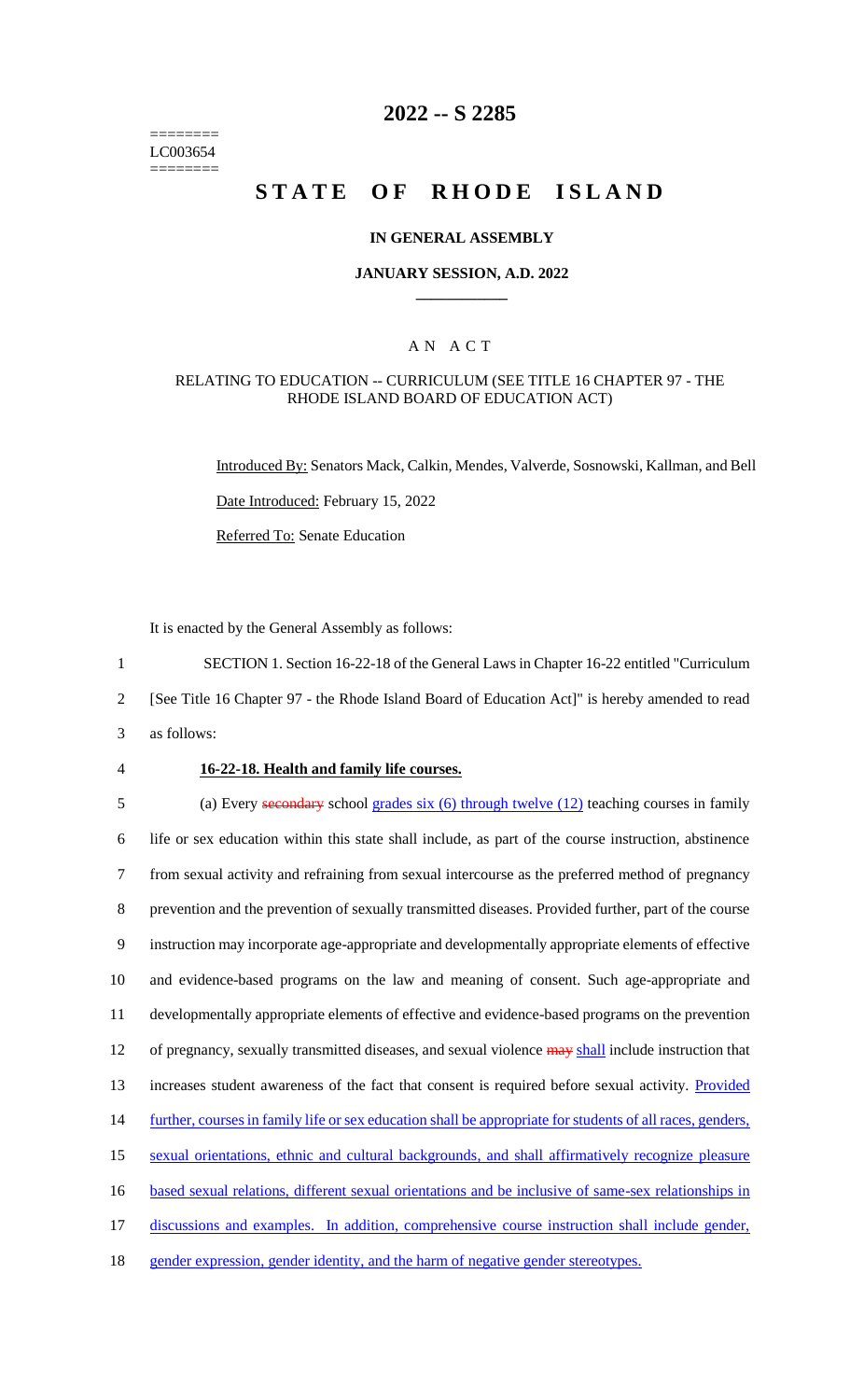- (b) Upon written request to the school principal, a pupil not less than eighteen (18) years of age or a parent or legal guardian of a pupil less than eighteen (18) years of age, within a reasonable period of time after the request is made, shall be permitted to examine the curriculum program instruction materials at the school in which his or her child is enrolled.
- (c) A parent or legal guardian may exempt his or her child from the program by written directive to the principal of the school. No child so exempted shall be penalized academically by reason of the exemption.
- 

SECTION 2. This act shall take effect upon passage.

======== LC003654 ========